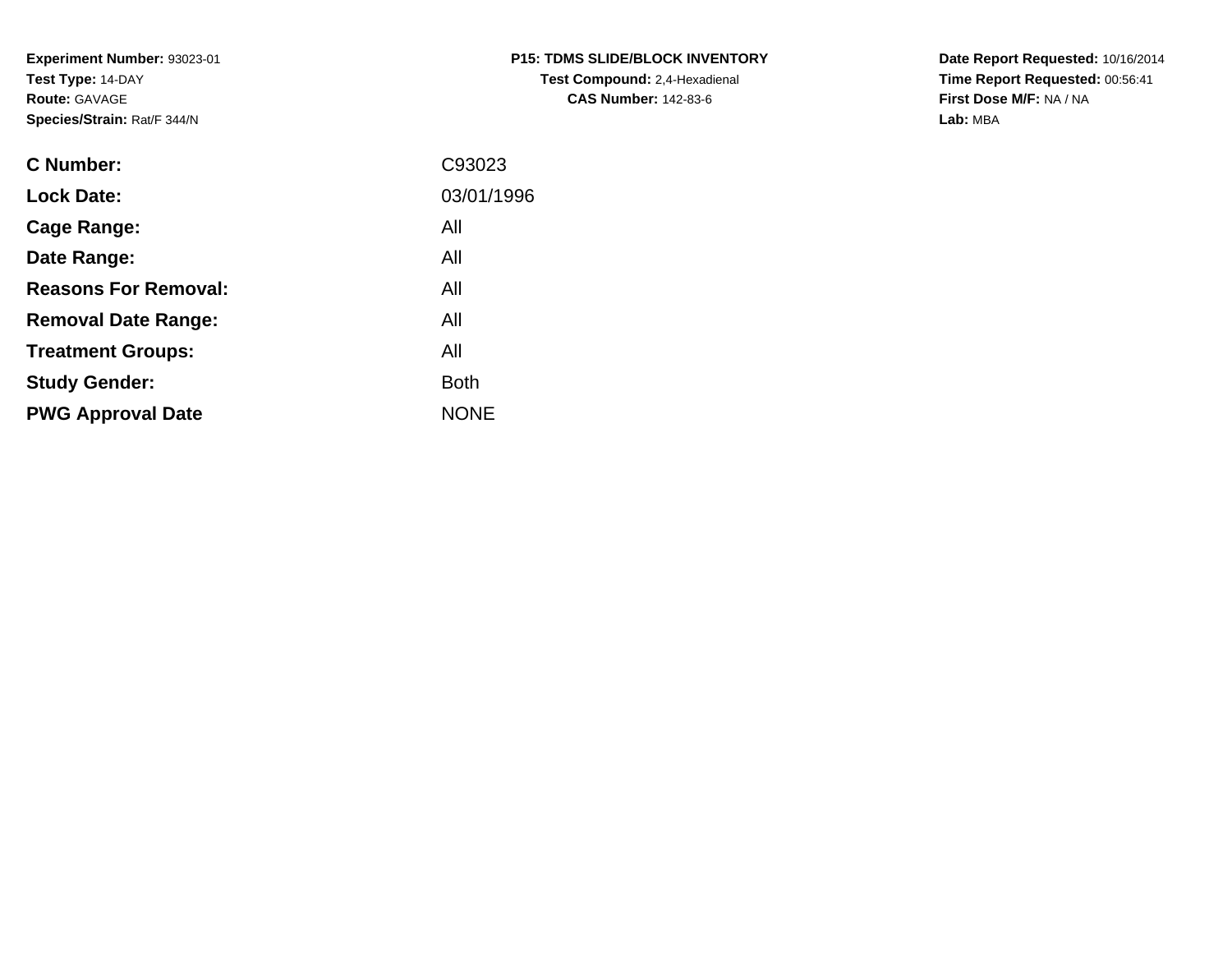**Test Type:** 14-DAY

**Route:** GAVAGE

**Species/Strain:** Rat/F 344/N

#### **P15: TDMS SLIDE/BLOCK INVENTORYTest Compound:** 2,4-Hexadienal

**CAS Number:** 142-83-6

**Date Report Requested:** 10/16/2014**Time Report Requested:** 00:56:41**First Dose M/F:** NA / NA**Lab:** MBA

| <b>SPECIES: Rat</b>         |                          |                               | STRAIN: F 344/N          |                          |                      | <b>SEX: MALE</b> | <b>DOSE LEVEL: 0.0</b><br>MG/KG |  |  |
|-----------------------------|--------------------------|-------------------------------|--------------------------|--------------------------|----------------------|------------------|---------------------------------|--|--|
| <b>CID</b><br><b>NUMBER</b> | INDIVIDUAL<br>ANIMAL NO. | <b>HISTO</b><br><b>NUMBER</b> | NMBR OF<br><b>SLIDES</b> | NMBR OF<br><b>BLOCKS</b> | WET<br><b>TISSUE</b> |                  |                                 |  |  |
|                             | 00001                    | MB271M-1                      |                          |                          | Y N                  |                  |                                 |  |  |
| 2                           | 00002                    | MB271M-2                      |                          | .                        | Y N                  |                  |                                 |  |  |
| 3                           | 00003                    | MB271M-3                      |                          |                          | Y N                  |                  |                                 |  |  |
| 4                           | 00004                    | MB271M-4                      |                          |                          | Y N                  |                  |                                 |  |  |
| $5^{\circ}$                 | 00005                    | MB271M-5                      |                          |                          | ΄N                   |                  |                                 |  |  |

 IN MY OPINION THIS MATERIAL IS OF SUFFICIENT QUALITY TO BE RETAINED IN THECARCINOGENESIS REPOSITORY UNLESS THE MATERIAL IS MARKED WITH AN ASTERISK

REVIEWED BY REPOSITORY SUPERVISOR

<sup>00005</sup> MB271M-5 ................ ................ Y N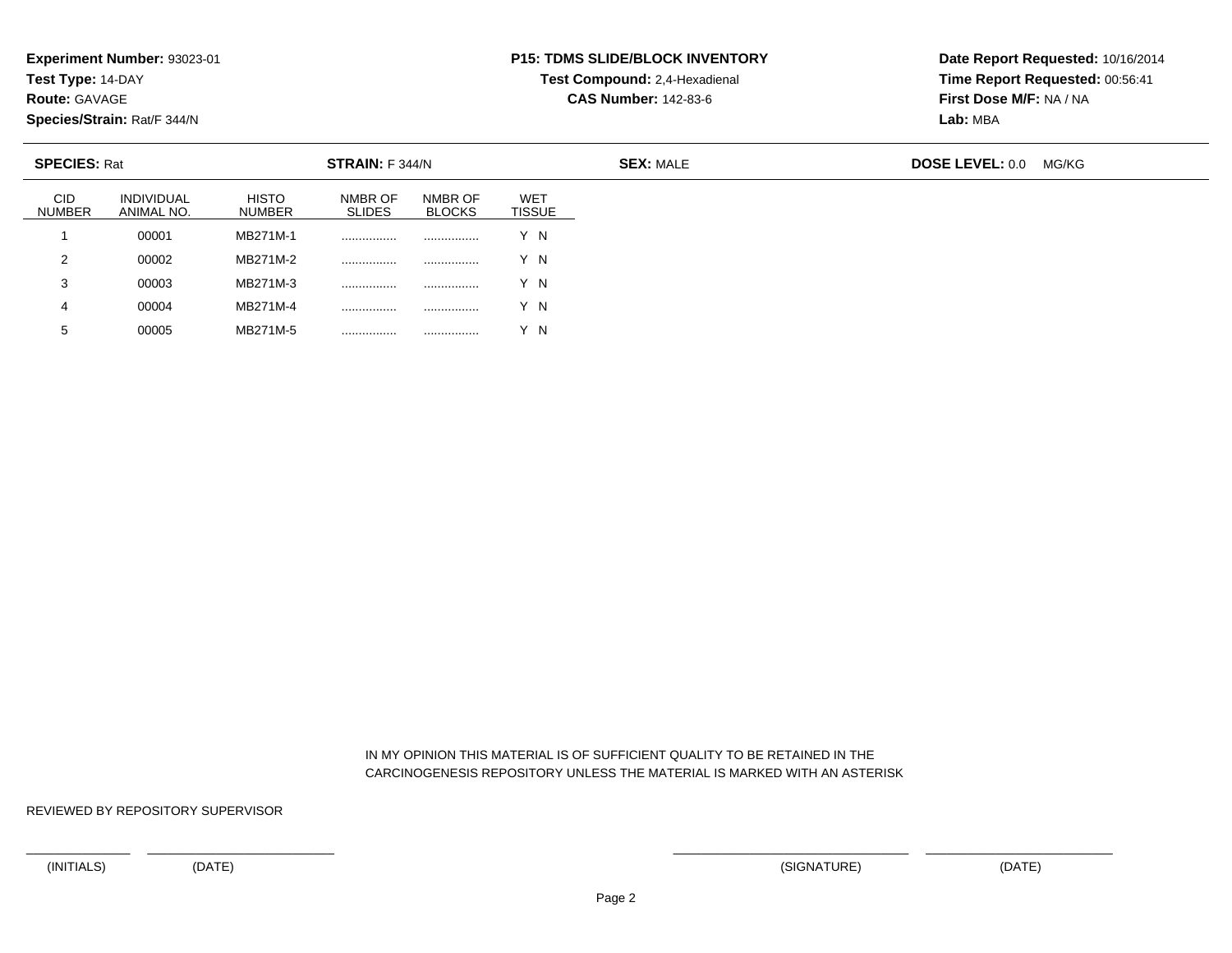**Test Type:** 14-DAY

**Route:** GAVAGE

**Species/Strain:** Rat/F 344/N

<sup>00020</sup> MB271M-20 ................ ................ Y N

#### **P15: TDMS SLIDE/BLOCK INVENTORYTest Compound:** 2,4-Hexadienal

**CAS Number:** 142-83-6

**Date Report Requested:** 10/16/2014**Time Report Requested:** 00:56:41**First Dose M/F:** NA / NA**Lab:** MBA

| <b>SPECIES: Rat</b>         |                                 |                        | STRAIN: F 344/N          |                          |                             | <b>SEX: MALE</b> | <b>DOSE LEVEL: 27.0</b><br>MG/KG |
|-----------------------------|---------------------------------|------------------------|--------------------------|--------------------------|-----------------------------|------------------|----------------------------------|
| <b>CID</b><br><b>NUMBER</b> | <b>INDIVIDUAL</b><br>ANIMAL NO. | <b>HISTO</b><br>NUMBER | NMBR OF<br><b>SLIDES</b> | NMBR OF<br><b>BLOCKS</b> | <b>WET</b><br><b>TISSUE</b> |                  |                                  |
| 16                          | 00016                           | MB271M-16              |                          |                          | Y N                         |                  |                                  |
| 17                          | 00017                           | MB271M-17              |                          |                          | Y N                         |                  |                                  |
| 18                          | 00018                           | MB271M-18              | .                        |                          | Y N                         |                  |                                  |
| 19                          | 00019                           | MB271M-19              |                          |                          | Y N                         |                  |                                  |
| 20                          | 00020                           | MB271M-20              |                          |                          | Y N                         |                  |                                  |

 IN MY OPINION THIS MATERIAL IS OF SUFFICIENT QUALITY TO BE RETAINED IN THECARCINOGENESIS REPOSITORY UNLESS THE MATERIAL IS MARKED WITH AN ASTERISK

REVIEWED BY REPOSITORY SUPERVISOR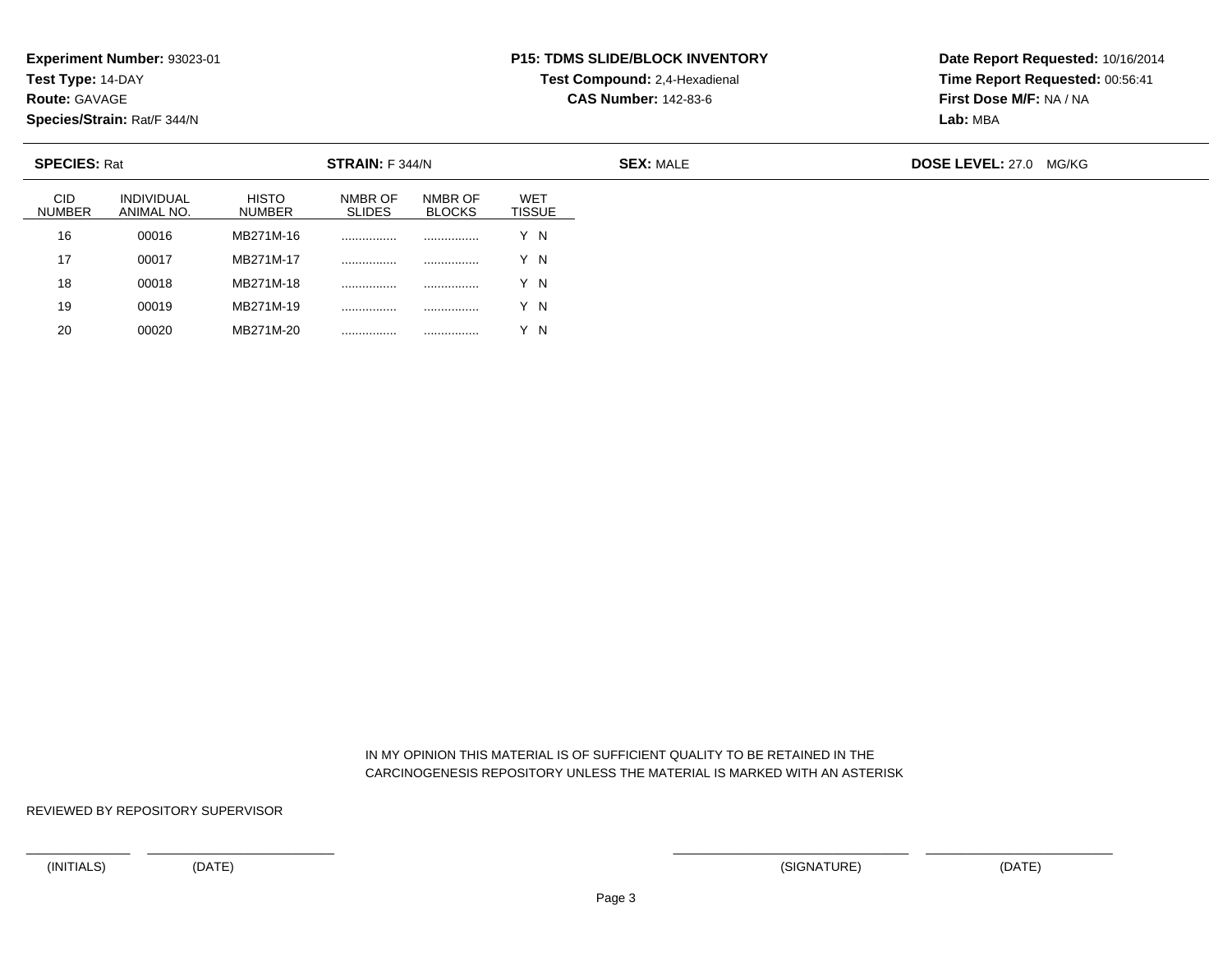**Test Type:** 14-DAY

**Route:** GAVAGE

**Species/Strain:** Rat/F 344/N

<sup>00025</sup> MB271M-25 ................ ................ Y N

#### **P15: TDMS SLIDE/BLOCK INVENTORYTest Compound:** 2,4-Hexadienal

**CAS Number:** 142-83-6

**Date Report Requested:** 10/16/2014**Time Report Requested:** 00:56:41**First Dose M/F:** NA / NA**Lab:** MBA

| <b>SPECIES: Rat</b>         |                                 |                               | <b>STRAIN: F 344/N</b>   |                          |               | <b>SEX: MALE</b> | <b>DOSE LEVEL: 80.0 MG/KG</b> |  |  |
|-----------------------------|---------------------------------|-------------------------------|--------------------------|--------------------------|---------------|------------------|-------------------------------|--|--|
| <b>CID</b><br><b>NUMBER</b> | <b>INDIVIDUAL</b><br>ANIMAL NO. | <b>HISTO</b><br><b>NUMBER</b> | NMBR OF<br><b>SLIDES</b> | NMBR OF<br><b>BLOCKS</b> | WET<br>TISSUE |                  |                               |  |  |
| 21                          | 00021                           | MB271M-21                     | .                        | .                        | Y N           |                  |                               |  |  |
| 22                          | 00022                           | MB271M-22                     |                          |                          | Y N           |                  |                               |  |  |
| 23                          | 00023                           | MB271M-23                     |                          |                          | Y N           |                  |                               |  |  |
| 24                          | 00024                           | MB271M-24                     |                          | .                        | Y N           |                  |                               |  |  |
| 25                          | 00025                           | MB271M-25                     | .                        |                          | Y N           |                  |                               |  |  |

 IN MY OPINION THIS MATERIAL IS OF SUFFICIENT QUALITY TO BE RETAINED IN THECARCINOGENESIS REPOSITORY UNLESS THE MATERIAL IS MARKED WITH AN ASTERISK

REVIEWED BY REPOSITORY SUPERVISOR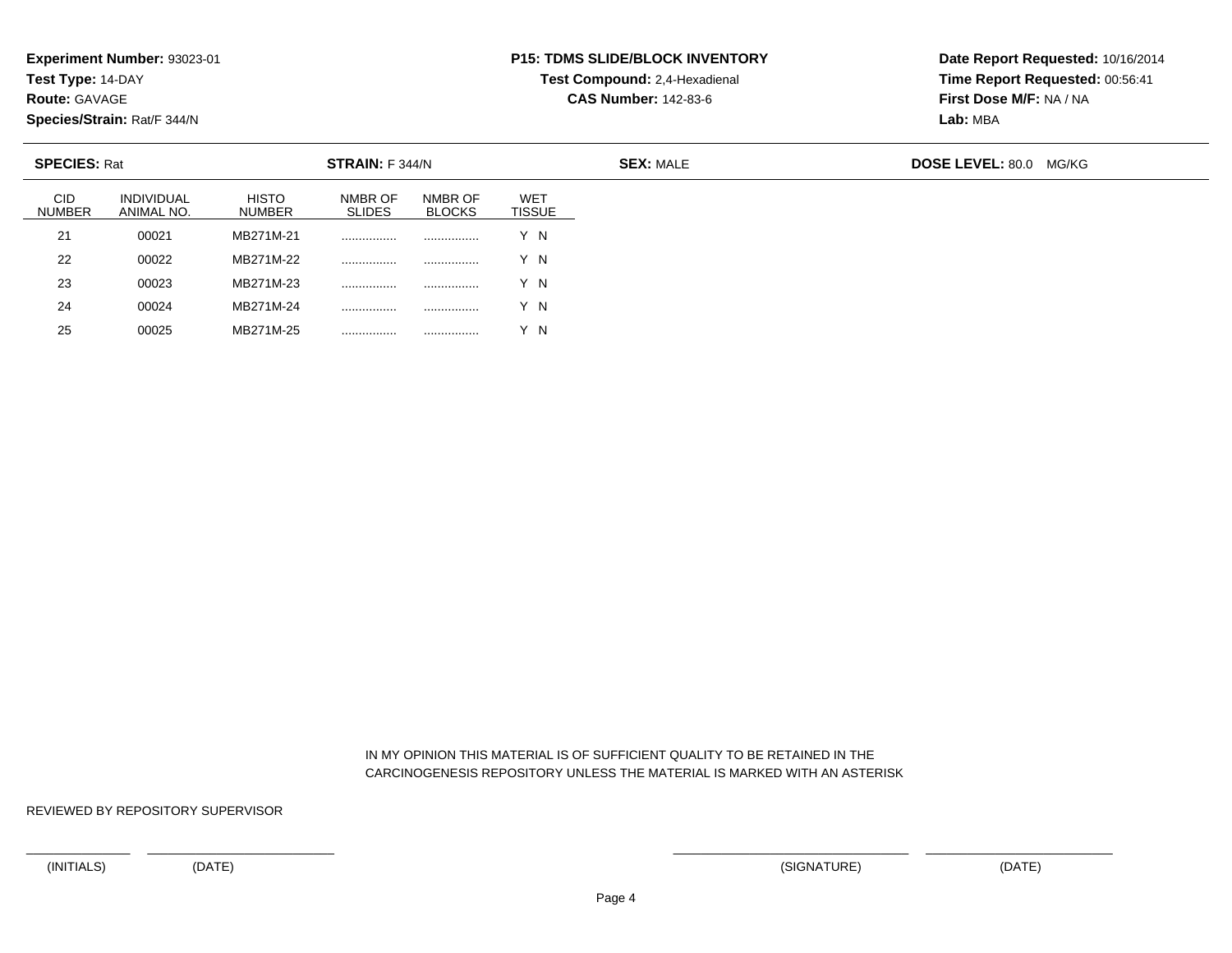**Test Type:** 14-DAY

**Route:** GAVAGE

**Species/Strain:** Rat/F 344/N

<sup>00030</sup> MB271M-30 ................ ................ Y N

#### **P15: TDMS SLIDE/BLOCK INVENTORYTest Compound:** 2,4-Hexadienal

**CAS Number:** 142-83-6

**Date Report Requested:** 10/16/2014**Time Report Requested:** 00:56:41**First Dose M/F:** NA / NA**Lab:** MBA

| <b>SPECIES: Rat</b>         |                          |                               | STRAIN: F 344/N          |                          |                             | <b>SEX: MALE</b> | <b>DOSE LEVEL: 240.0 MG/KG</b> |
|-----------------------------|--------------------------|-------------------------------|--------------------------|--------------------------|-----------------------------|------------------|--------------------------------|
| <b>CID</b><br><b>NUMBER</b> | INDIVIDUAL<br>ANIMAL NO. | <b>HISTO</b><br><b>NUMBER</b> | NMBR OF<br><b>SLIDES</b> | NMBR OF<br><b>BLOCKS</b> | <b>WET</b><br><b>TISSUE</b> |                  |                                |
| 26                          | 00026                    | MB271M-26                     |                          |                          | Y N                         |                  |                                |
| 27                          | 00027                    | MB271M-27                     |                          |                          | Y N                         |                  |                                |
| 28                          | 00028                    | MB271M-28                     |                          |                          | Y N                         |                  |                                |
| 29                          | 00029                    | MB271M-29                     |                          |                          | Y N                         |                  |                                |
| 30                          | 00030                    | MB271M-30                     |                          |                          | Y N                         |                  |                                |

 IN MY OPINION THIS MATERIAL IS OF SUFFICIENT QUALITY TO BE RETAINED IN THECARCINOGENESIS REPOSITORY UNLESS THE MATERIAL IS MARKED WITH AN ASTERISK

REVIEWED BY REPOSITORY SUPERVISOR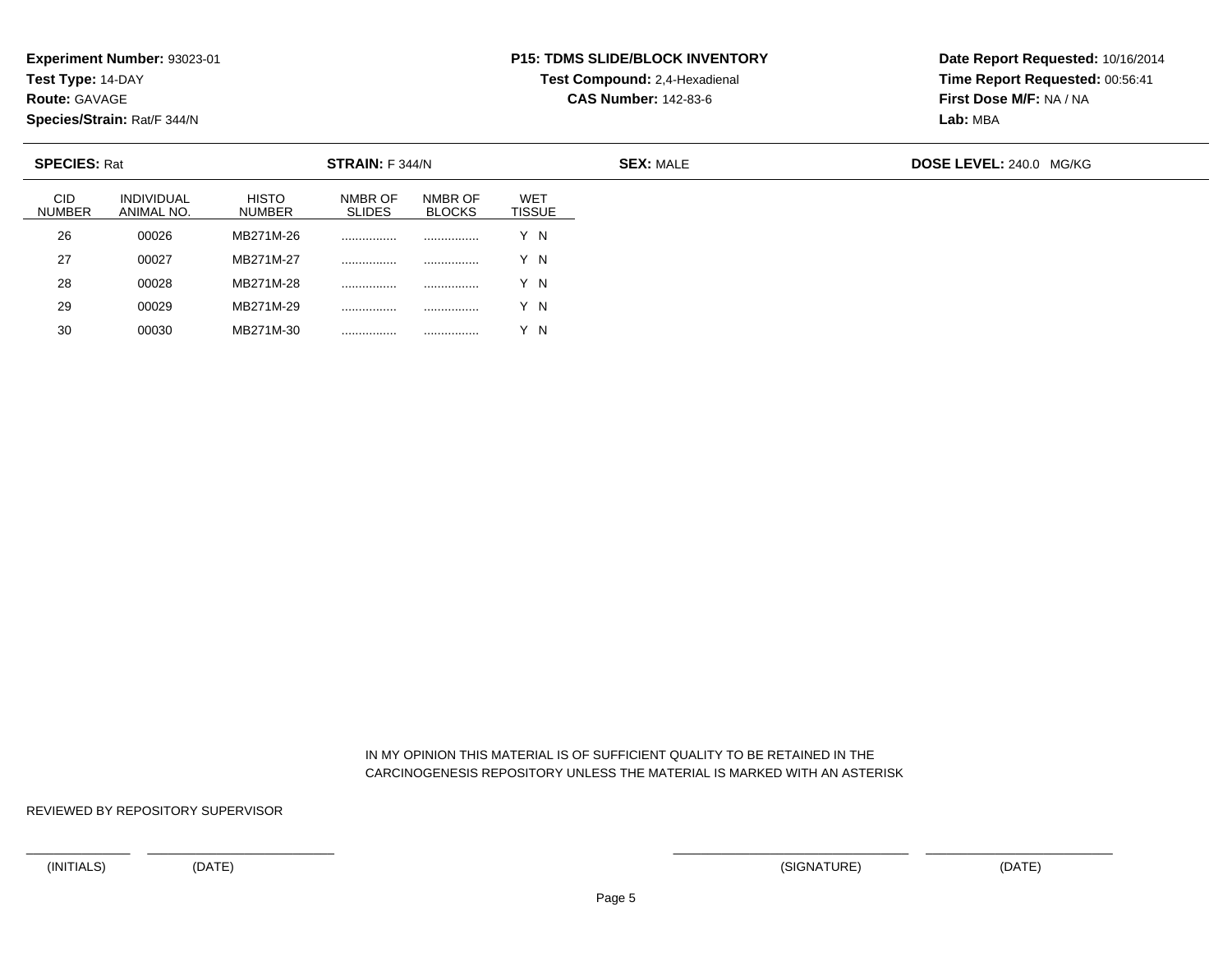**Test Type:** 14-DAY

**Route:** GAVAGE

**Species/Strain:** Rat/F 344/N

# **P15: TDMS SLIDE/BLOCK INVENTORY**

**Test Compound:** 2,4-Hexadienal **CAS Number:** 142-83-6

**Date Report Requested:** 10/16/2014**Time Report Requested:** 00:56:41**First Dose M/F:** NA / NA**Lab:** MBA

| <b>SPECIES: Rat</b>         |                                 |                        | STRAIN: F 344/N          |                          |                             | <b>SEX: MALE</b> | <b>DOSE LEVEL: 9.0</b><br>MG/KG |  |  |
|-----------------------------|---------------------------------|------------------------|--------------------------|--------------------------|-----------------------------|------------------|---------------------------------|--|--|
| <b>CID</b><br><b>NUMBER</b> | <b>INDIVIDUAL</b><br>ANIMAL NO. | <b>HISTO</b><br>NUMBER | NMBR OF<br><b>SLIDES</b> | NMBR OF<br><b>BLOCKS</b> | <b>WET</b><br><b>TISSUE</b> |                  |                                 |  |  |
|                             | 00011                           | .                      | .                        | .                        | v<br>΄Ν                     |                  |                                 |  |  |
|                             | 00012                           |                        | .                        |                          | N                           |                  |                                 |  |  |
|                             | 00015                           |                        | .                        |                          | Y N                         |                  |                                 |  |  |
|                             | 00014                           | .                      | .                        |                          | Y N                         |                  |                                 |  |  |
|                             | 00013                           | .                      | .                        |                          | - N                         |                  |                                 |  |  |

 IN MY OPINION THIS MATERIAL IS OF SUFFICIENT QUALITY TO BE RETAINED IN THECARCINOGENESIS REPOSITORY UNLESS THE MATERIAL IS MARKED WITH AN ASTERISK

REVIEWED BY REPOSITORY SUPERVISOR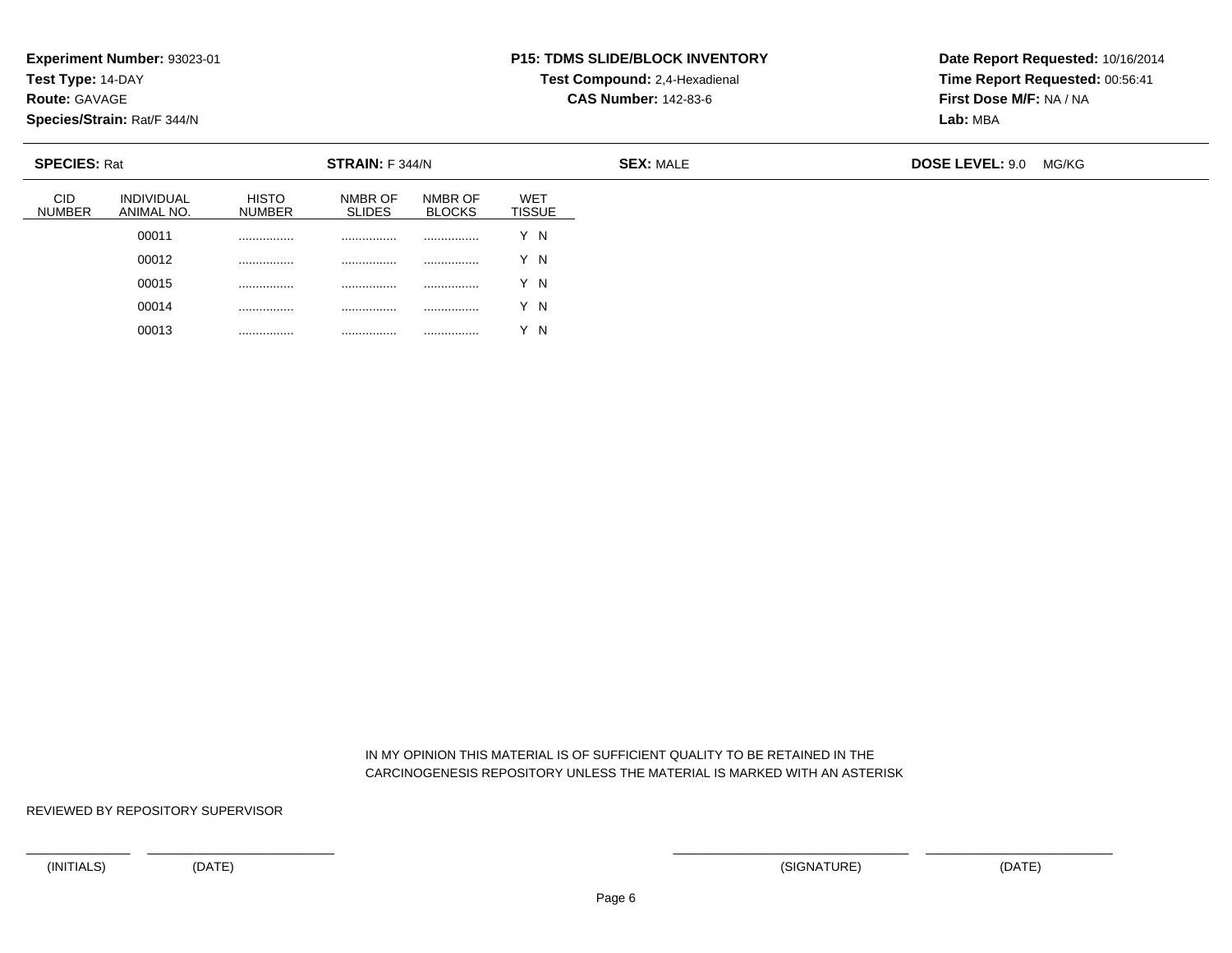**Test Type:** 14-DAY

**Route:** GAVAGE

**Species/Strain:** Rat/F 344/N

# **P15: TDMS SLIDE/BLOCK INVENTORY**

**Test Compound:** 2,4-Hexadienal **CAS Number:** 142-83-6

**Date Report Requested:** 10/16/2014**Time Report Requested:** 00:56:41**First Dose M/F:** NA / NA**Lab:** MBA

| <b>SPECIES: Rat</b>  |                                 |                               | <b>STRAIN:</b> F 344/N   |                          |                             | <b>SEX: MALE</b> | <b>DOSE LEVEL: 3.0</b><br>MG/KG |  |  |
|----------------------|---------------------------------|-------------------------------|--------------------------|--------------------------|-----------------------------|------------------|---------------------------------|--|--|
| CID<br><b>NUMBER</b> | <b>INDIVIDUAL</b><br>ANIMAL NO. | <b>HISTO</b><br><b>NUMBER</b> | NMBR OF<br><b>SLIDES</b> | NMBR OF<br><b>BLOCKS</b> | <b>WET</b><br><b>TISSUE</b> |                  |                                 |  |  |
|                      | 00006                           | .                             |                          | .                        | Y N                         |                  |                                 |  |  |
|                      | 00007                           | .                             |                          |                          | Y N                         |                  |                                 |  |  |
|                      | 00010                           | .                             | .                        | .                        | Y N                         |                  |                                 |  |  |
|                      | 00009                           | .                             | .                        |                          | Y N                         |                  |                                 |  |  |
|                      | 00008                           | .                             |                          | .                        | Y N                         |                  |                                 |  |  |

 IN MY OPINION THIS MATERIAL IS OF SUFFICIENT QUALITY TO BE RETAINED IN THECARCINOGENESIS REPOSITORY UNLESS THE MATERIAL IS MARKED WITH AN ASTERISK

REVIEWED BY REPOSITORY SUPERVISOR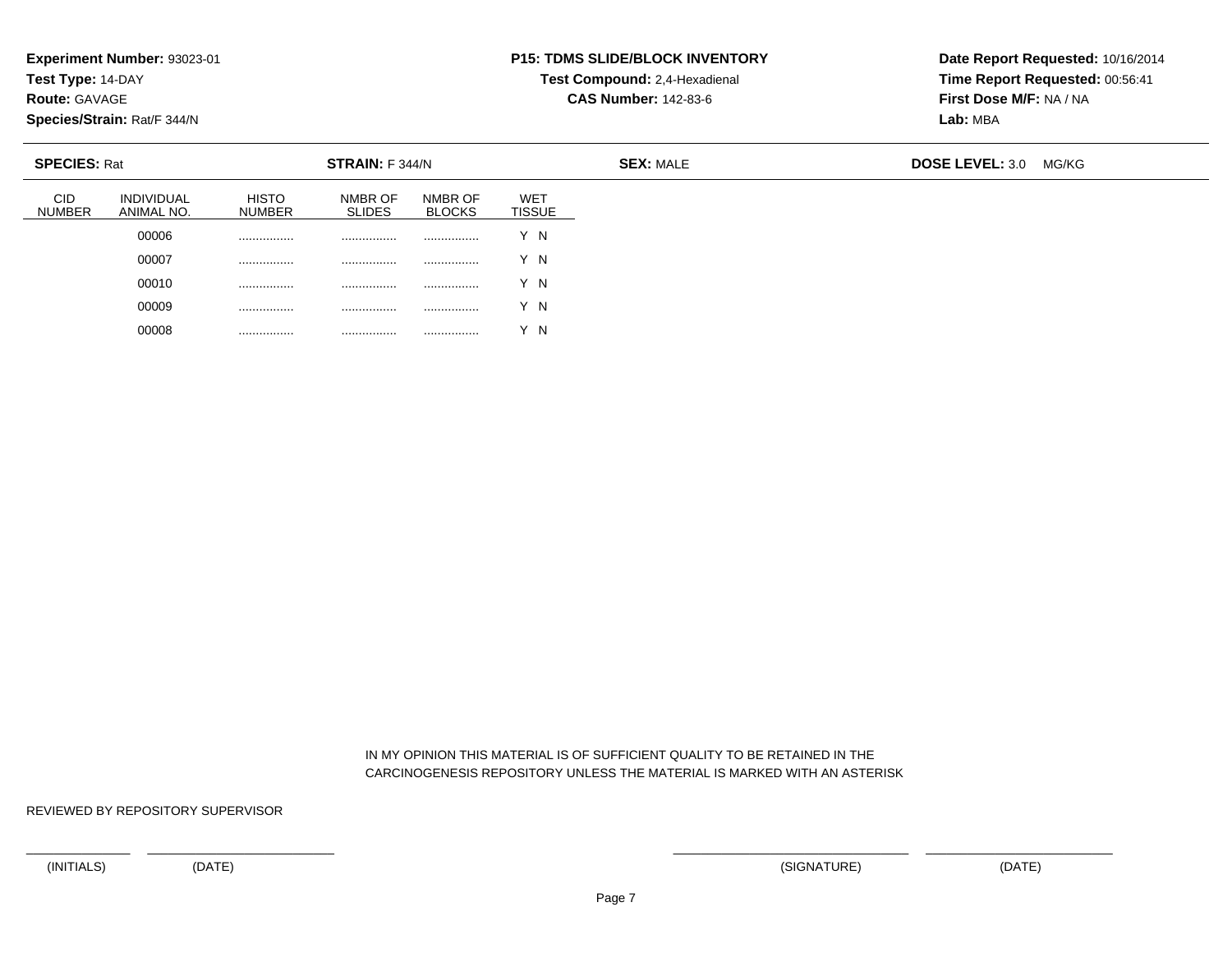**Test Type:** 14-DAY

**Route:** GAVAGE

35

**Species/Strain:** Rat/F 344/N

<sup>00035</sup> MB271M-35 ................ ................ Y N

#### **P15: TDMS SLIDE/BLOCK INVENTORYTest Compound:** 2,4-Hexadienal

**CAS Number:** 142-83-6

**Date Report Requested:** 10/16/2014**Time Report Requested:** 00:56:41**First Dose M/F:** NA / NA**Lab:** MBA

| <b>SPECIES: Rat</b><br>STRAIN: F 344/N |                          |                               |                          |                          |                      | <b>SEX: FEMALE</b> | <b>DOSE LEVEL: 0.0</b> | MG/KG |
|----------------------------------------|--------------------------|-------------------------------|--------------------------|--------------------------|----------------------|--------------------|------------------------|-------|
| <b>CID</b><br><b>NUMBER</b>            | INDIVIDUAL<br>ANIMAL NO. | <b>HISTO</b><br><b>NUMBER</b> | NMBR OF<br><b>SLIDES</b> | NMBR OF<br><b>BLOCKS</b> | WET<br><b>TISSUE</b> |                    |                        |       |
| 31                                     | 00031                    | MB271M-31                     |                          |                          | Y N                  |                    |                        |       |
| 32                                     | 00032                    | MB271M-32                     |                          |                          | Y N                  |                    |                        |       |
| 33                                     | 00033                    | MB271M-33                     |                          |                          | Y N                  |                    |                        |       |
| 34                                     | 00034                    | MB271M-34                     | .                        |                          | Y N                  |                    |                        |       |

 IN MY OPINION THIS MATERIAL IS OF SUFFICIENT QUALITY TO BE RETAINED IN THECARCINOGENESIS REPOSITORY UNLESS THE MATERIAL IS MARKED WITH AN ASTERISK

REVIEWED BY REPOSITORY SUPERVISOR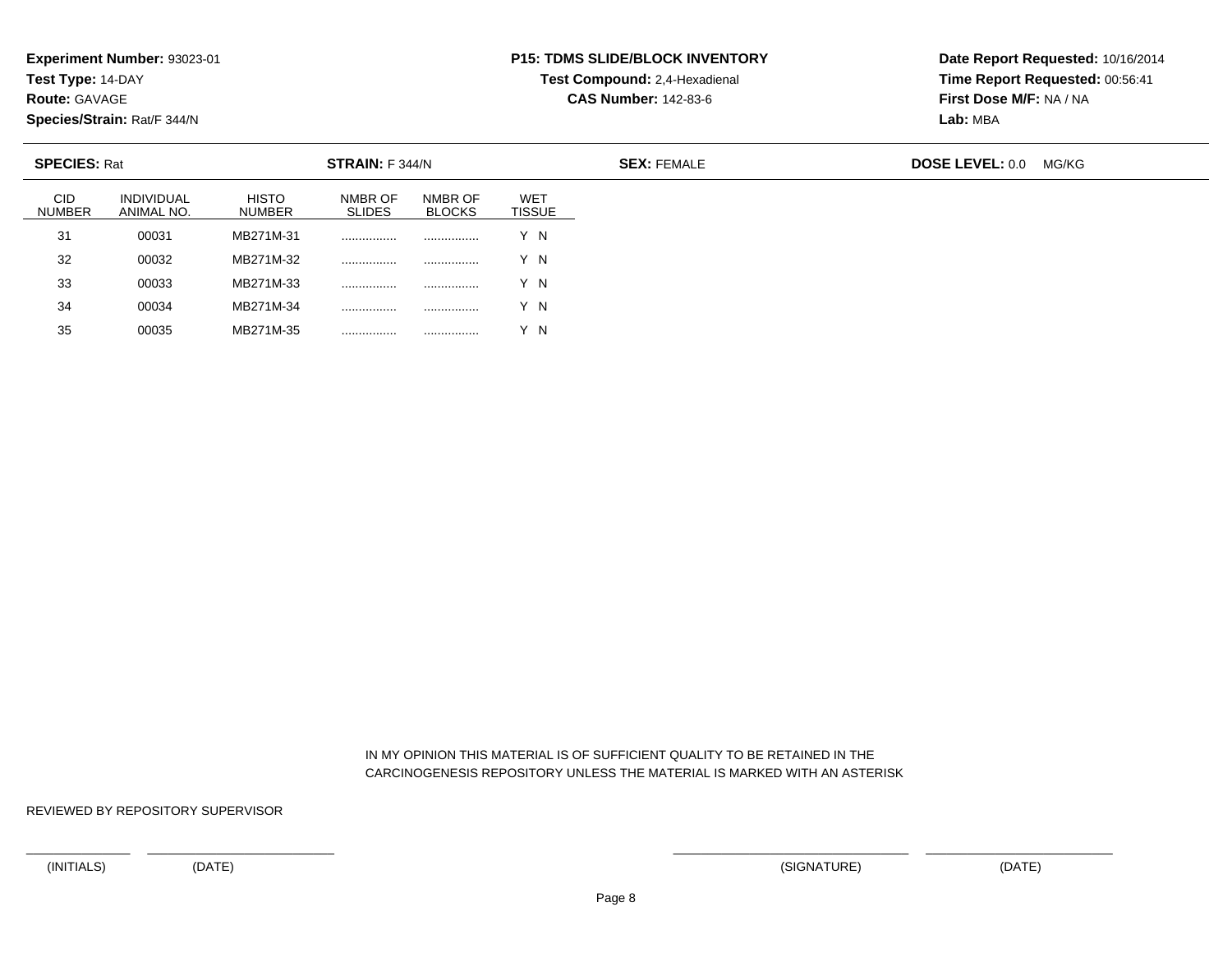**Test Type:** 14-DAY

**Route:** GAVAGE

50

**Species/Strain:** Rat/F 344/N

<sup>00050</sup> MB271M-50 ................ ................ Y N

#### **P15: TDMS SLIDE/BLOCK INVENTORYTest Compound:** 2,4-Hexadienal

**CAS Number:** 142-83-6

**Date Report Requested:** 10/16/2014**Time Report Requested:** 00:56:41**First Dose M/F:** NA / NA**Lab:** MBA

| <b>SPECIES: Rat</b>         |                          |                               | STRAIN: F 344/N          |                          |                      | <b>SEX: FEMALE</b> | <b>DOSE LEVEL: 27.0 MG/KG</b> |  |  |
|-----------------------------|--------------------------|-------------------------------|--------------------------|--------------------------|----------------------|--------------------|-------------------------------|--|--|
| <b>CID</b><br><b>NUMBER</b> | INDIVIDUAL<br>ANIMAL NO. | <b>HISTO</b><br><b>NUMBER</b> | NMBR OF<br><b>SLIDES</b> | NMBR OF<br><b>BLOCKS</b> | WET<br><b>TISSUE</b> |                    |                               |  |  |
| 46                          | 00046                    | MB271M-46                     | .                        |                          | Y N                  |                    |                               |  |  |
| 47                          | 00047                    | MB271M-47                     | .                        |                          | Y N                  |                    |                               |  |  |
| 48                          | 00048                    | MB271M-48                     | .                        |                          | Y N                  |                    |                               |  |  |
| 49                          | 00049                    | MB271M-49                     | .                        |                          | Y N                  |                    |                               |  |  |

 IN MY OPINION THIS MATERIAL IS OF SUFFICIENT QUALITY TO BE RETAINED IN THECARCINOGENESIS REPOSITORY UNLESS THE MATERIAL IS MARKED WITH AN ASTERISK

REVIEWED BY REPOSITORY SUPERVISOR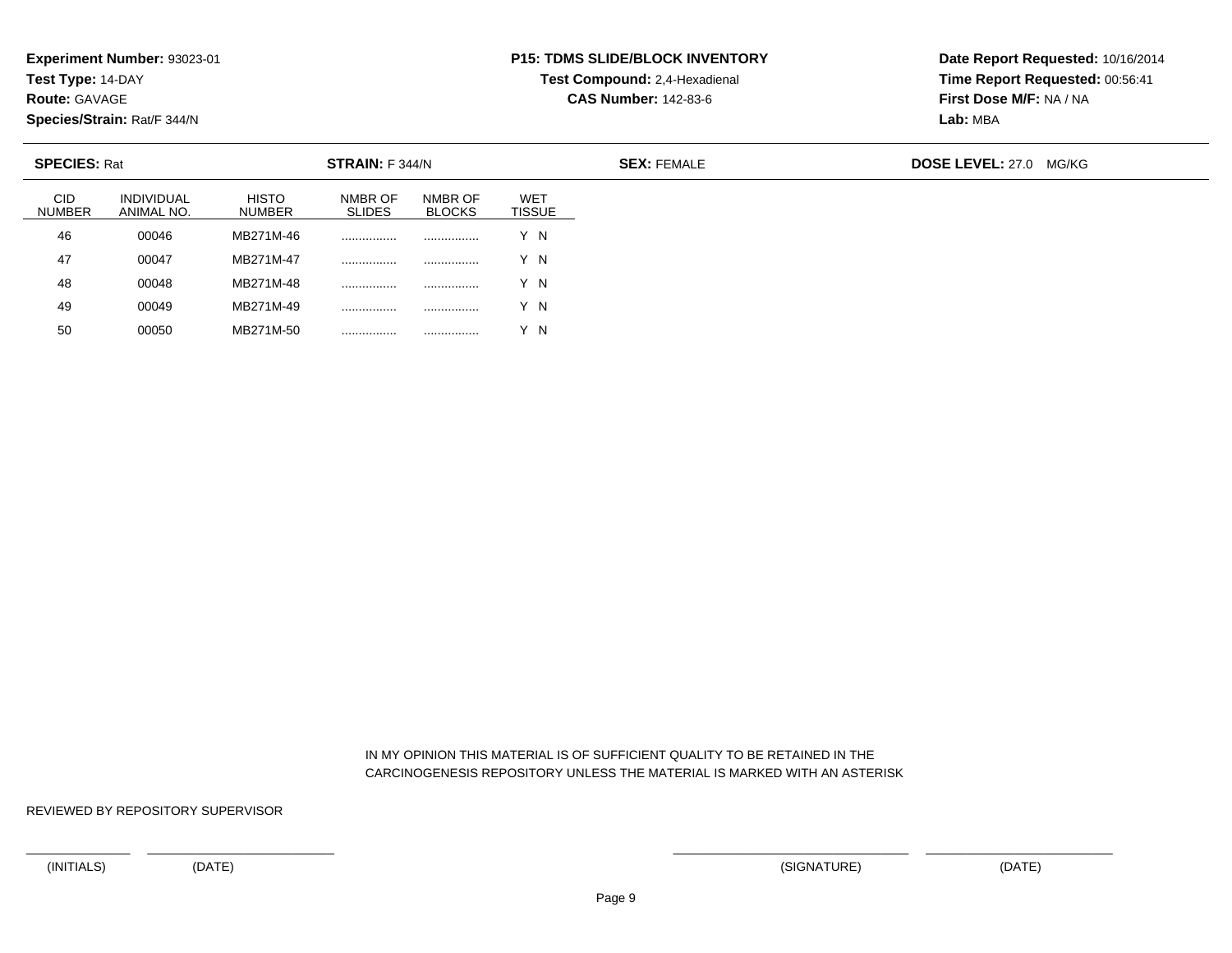**Test Type:** 14-DAY

**Route:** GAVAGE

**Species/Strain:** Rat/F 344/N

#### **P15: TDMS SLIDE/BLOCK INVENTORYTest Compound:** 2,4-Hexadienal

**CAS Number:** 142-83-6

**Date Report Requested:** 10/16/2014**Time Report Requested:** 00:56:41**First Dose M/F:** NA / NA**Lab:** MBA

| <b>SPECIES: Rat</b>         |                                 | STRAIN: F 344/N               |                          |                          |                             | <b>SEX: FEMALE</b> | <b>DOSE LEVEL: 80.0</b><br>MG/KG |
|-----------------------------|---------------------------------|-------------------------------|--------------------------|--------------------------|-----------------------------|--------------------|----------------------------------|
| <b>CID</b><br><b>NUMBER</b> | <b>INDIVIDUAL</b><br>ANIMAL NO. | <b>HISTO</b><br><b>NUMBER</b> | NMBR OF<br><b>SLIDES</b> | NMBR OF<br><b>BLOCKS</b> | <b>WET</b><br><b>TISSUE</b> |                    |                                  |
| 51                          | 00051                           | MB271M-51                     |                          |                          | Y N                         |                    |                                  |
| 52                          | 00052                           | MB271M-52                     |                          |                          | Y N                         |                    |                                  |
| 53                          | 00053                           | MB271M-53                     |                          |                          | Y N                         |                    |                                  |
| 54                          | 00054                           | MB271M-54                     |                          |                          | Y N                         |                    |                                  |
| 55                          | 00055                           | MB271M-55                     |                          |                          | Y N                         |                    |                                  |

 IN MY OPINION THIS MATERIAL IS OF SUFFICIENT QUALITY TO BE RETAINED IN THECARCINOGENESIS REPOSITORY UNLESS THE MATERIAL IS MARKED WITH AN ASTERISK

REVIEWED BY REPOSITORY SUPERVISOR

<sup>00055</sup> MB271M-55 ................ ................ Y N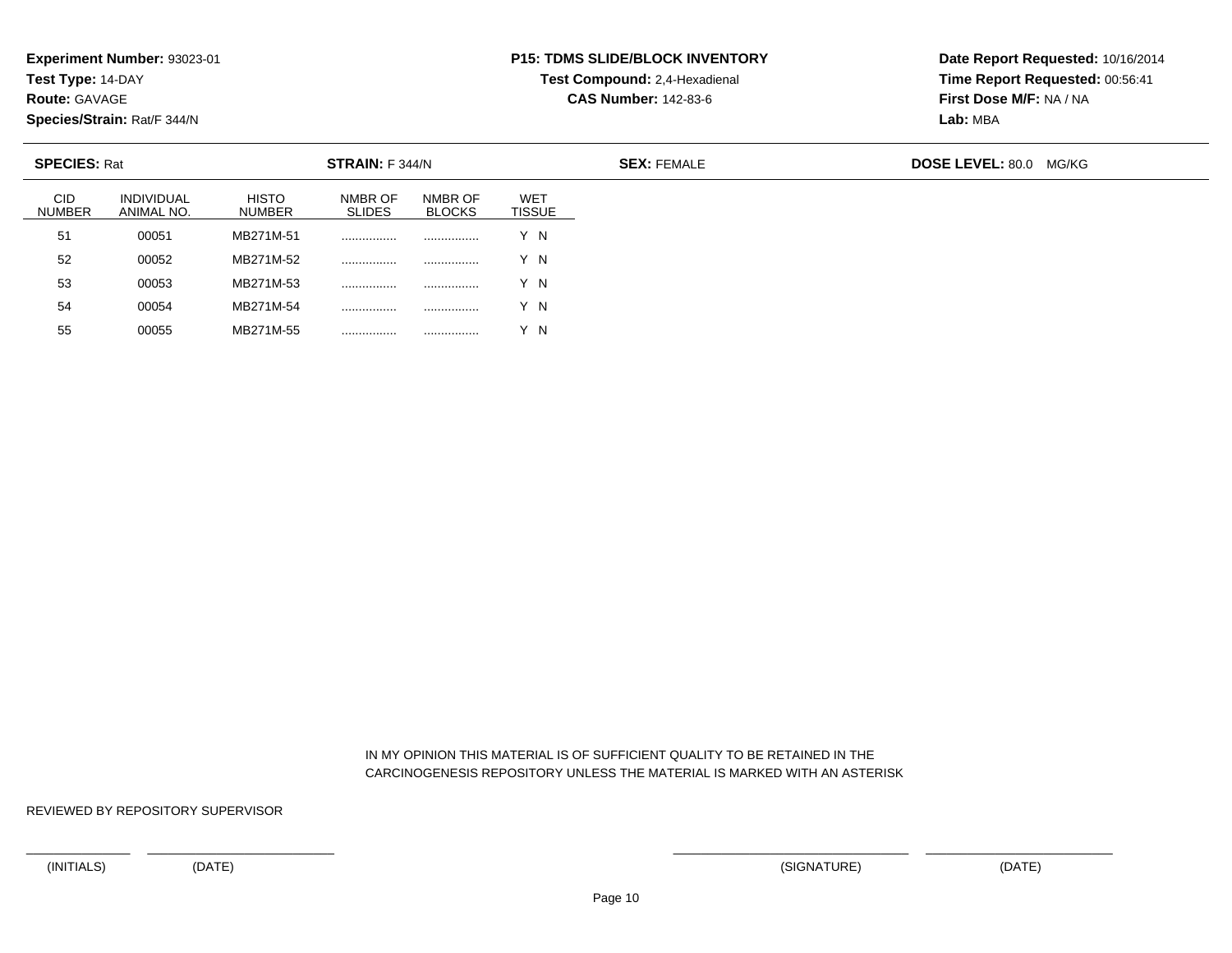**Test Type:** 14-DAY

**Route:** GAVAGE

**Species/Strain:** Rat/F 344/N

<sup>00060</sup> MB271M-60 ................ ................ Y N

#### **P15: TDMS SLIDE/BLOCK INVENTORYTest Compound:** 2,4-Hexadienal

**CAS Number:** 142-83-6

**Date Report Requested:** 10/16/2014**Time Report Requested:** 00:56:41**First Dose M/F:** NA / NA**Lab:** MBA

| <b>SPECIES: Rat</b>         |                          |                               | <b>STRAIN:</b> F 344/N   |                          |                      | <b>SEX: FEMALE</b> | DOSE LEVEL: 240.0 MG/KG |  |  |
|-----------------------------|--------------------------|-------------------------------|--------------------------|--------------------------|----------------------|--------------------|-------------------------|--|--|
| <b>CID</b><br><b>NUMBER</b> | INDIVIDUAL<br>ANIMAL NO. | <b>HISTO</b><br><b>NUMBER</b> | NMBR OF<br><b>SLIDES</b> | NMBR OF<br><b>BLOCKS</b> | WET<br><b>TISSUE</b> |                    |                         |  |  |
| 56                          | 00056                    | MB271M-56                     |                          | .                        | Y N                  |                    |                         |  |  |
| 57                          | 00057                    | MB271M-57                     |                          |                          | Y N                  |                    |                         |  |  |
| 58                          | 00058                    | MB271M-58                     |                          |                          | Y N                  |                    |                         |  |  |
| 59                          | 00059                    | MB271M-59                     |                          |                          | Y N                  |                    |                         |  |  |
| 60                          | 00060                    | MB271M-60                     |                          |                          | Y N                  |                    |                         |  |  |

 IN MY OPINION THIS MATERIAL IS OF SUFFICIENT QUALITY TO BE RETAINED IN THECARCINOGENESIS REPOSITORY UNLESS THE MATERIAL IS MARKED WITH AN ASTERISK

REVIEWED BY REPOSITORY SUPERVISOR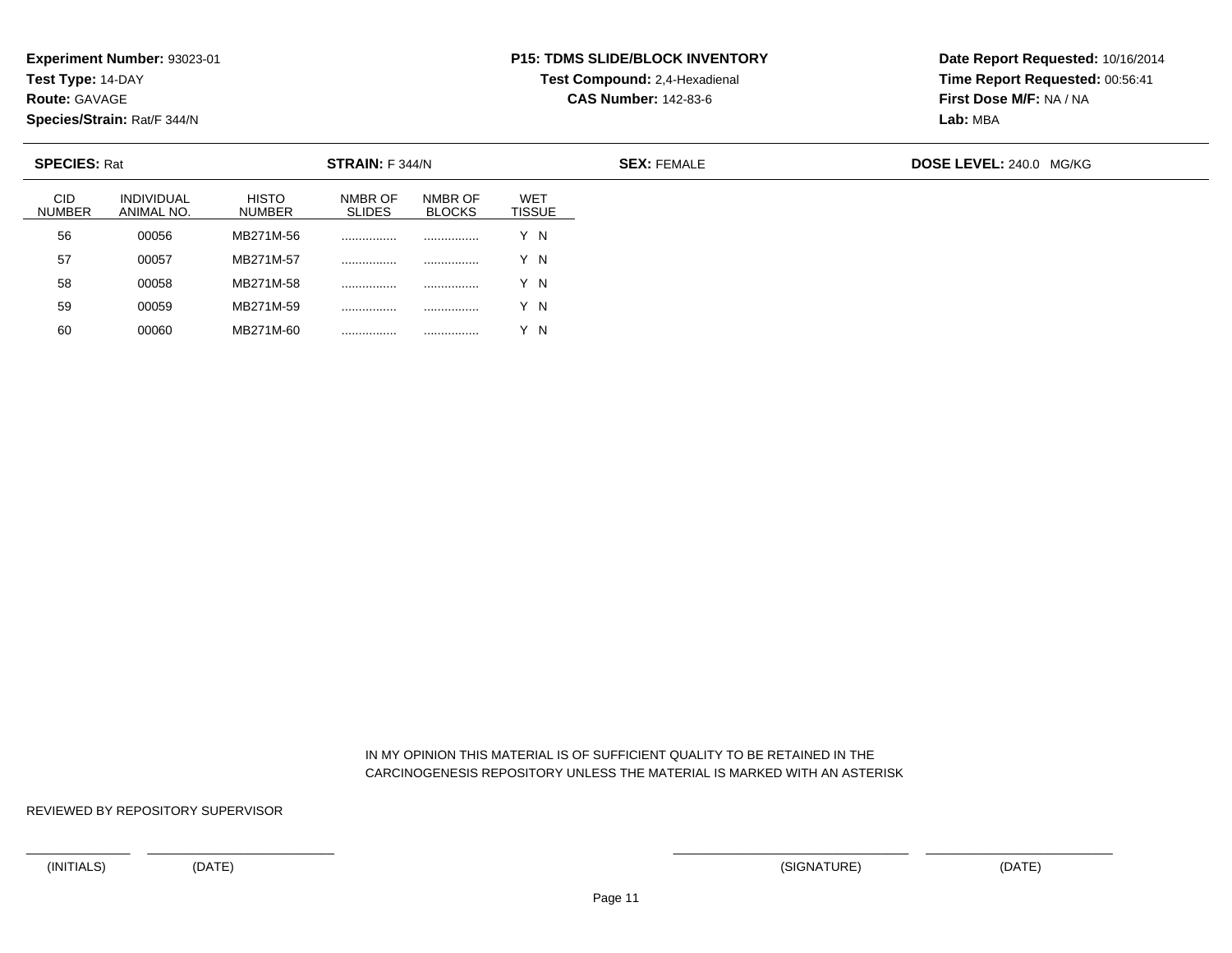**Test Type:** 14-DAY

**Route:** GAVAGE

**Species/Strain:** Rat/F 344/N

00038

................ ................ ................ Y N

### **P15: TDMS SLIDE/BLOCK INVENTORY**

**Test Compound:** 2,4-Hexadienal **CAS Number:** 142-83-6

**Date Report Requested:** 10/16/2014**Time Report Requested:** 00:56:41**First Dose M/F:** NA / NA**Lab:** MBA

| <b>SPECIES: Rat</b>         |                                 |                               | <b>STRAIN:</b> F 344/N   |                          |                             | <b>SEX: FEMALE</b> | <b>DOSE LEVEL: 3.0</b> | MG/KG |
|-----------------------------|---------------------------------|-------------------------------|--------------------------|--------------------------|-----------------------------|--------------------|------------------------|-------|
| <b>CID</b><br><b>NUMBER</b> | <b>INDIVIDUAL</b><br>ANIMAL NO. | <b>HISTO</b><br><b>NUMBER</b> | NMBR OF<br><b>SLIDES</b> | NMBR OF<br><b>BLOCKS</b> | <b>WET</b><br><b>TISSUE</b> |                    |                        |       |
|                             | 00036                           | .                             | .                        |                          | Y N                         |                    |                        |       |
|                             | 00037                           | .                             | .                        | .                        | Y N                         |                    |                        |       |
|                             | 00040                           |                               | .                        |                          | Y N                         |                    |                        |       |
|                             | 00039                           | .                             | .                        |                          | Y N                         |                    |                        |       |

 IN MY OPINION THIS MATERIAL IS OF SUFFICIENT QUALITY TO BE RETAINED IN THECARCINOGENESIS REPOSITORY UNLESS THE MATERIAL IS MARKED WITH AN ASTERISK

REVIEWED BY REPOSITORY SUPERVISOR